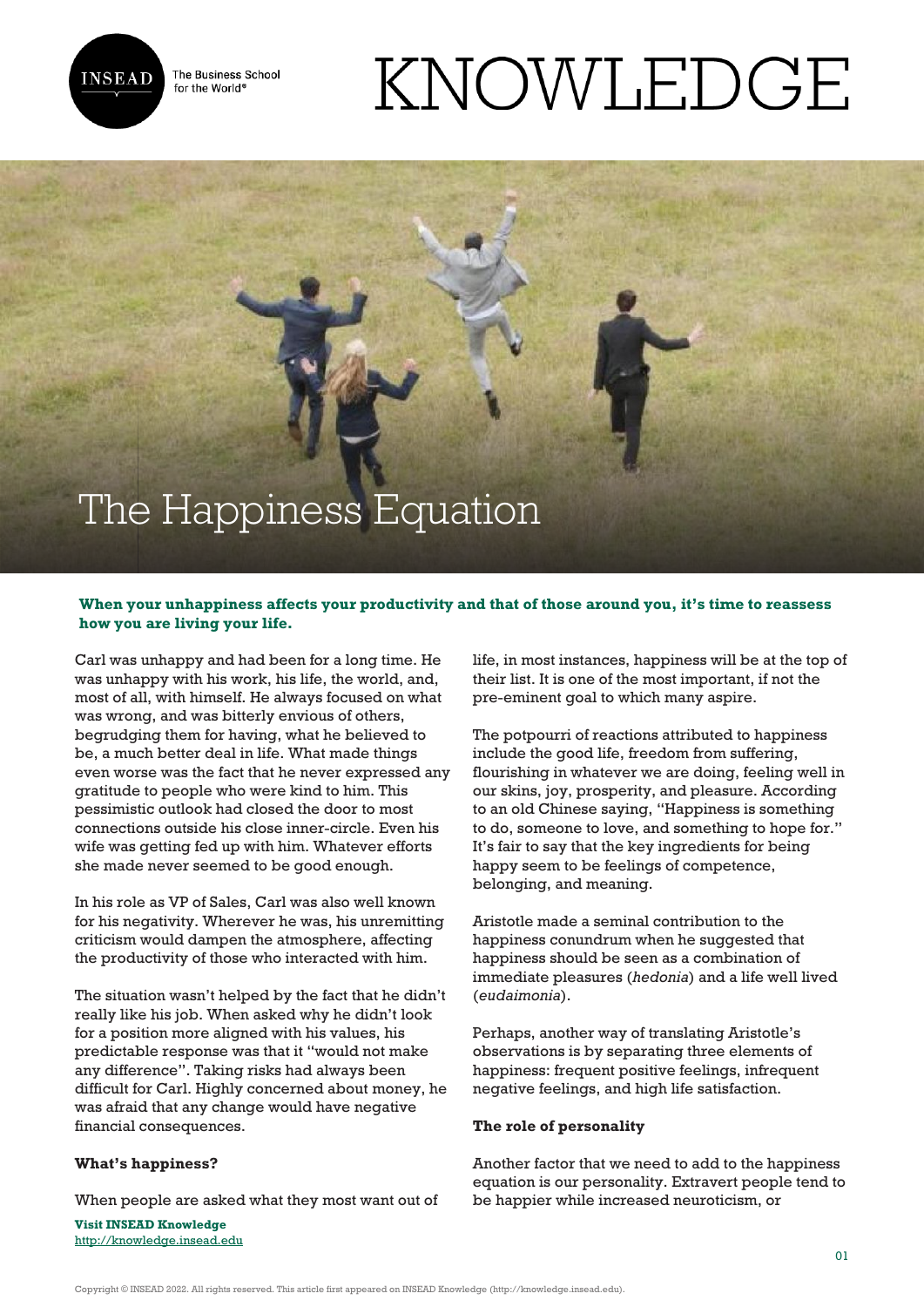emotional instability, corresponds with a decreased amount of happiness. There is also a significant relationship between agreeableness and happiness, meaning the more agreeable a person is, the happier he or she will be. In addition, more conscientious people and people more open to experience tend to be happier.

But most of all, happiness is about other people. Although the ability to create strong social networks doesn't guarantee happiness, it is a key ingredient in the happiness equation. Happy people have better relationships.

#### **The hedonic treadmill**

Evolutionary psychologists refer to the concept of happiness as the hedonic treadmill, critical for the continuation of the human species. They suggest that any increase or decrease in happiness (after a significant life event) eventually returns to a "happiness set point", or baseline. For the purpose of survival, it's essential for Homo sapiens to have a happiness baseline that is positive.

Given the evolutionary nature of this hedonic treadmill, we can assume that *genetics* has a major influence on happiness. Some researchers suggest that the inheritability of well-being has an estimated set point of 50 percent. There are two other variables in this equation. The first is *life's circumstances -* the events that influence an individual's outlook on life. The second consists of our *intentional activities*, or what we choose to do, which constitutes (according to positive psychologists) about 40 percent of the equation. What these figures suggest is that we have some control over whether we are happy or not - we can make choices with respect to the happiness equation.

#### **Money and happiness**

But what makes people happy or unhappy is not merely a matter of the individual. It is also related to the kind of society we live in.

According to the World Health Organization - one out of twenty people, or 350 million people worldwide, suffer from depression. These "unhappy" statistics have even encouraged the publication of a "World Happiness Report," taking into consideration dimensions such as real GDP per capita, life expectancy, social support, perceived freedom to make life choices, freedom from corruption, and generosity. Not surprisingly, the largest degree in unhappiness occurs in countries that are ravaged by conflict. Clearly, a lack of human rights, wars, internal strife, corruption and other forms of social discord will negatively affect the happiness equation.

It also notes only a modest correlation between income and happiness. Money, in the context of the happiness equation, should be viewed as a relative concept. We feel prosperous only if we do better than the people with whom we compare our wealth.

To take this comparative tendency one step further, societal happiness appears to be lowest in countries with the greatest gap between rich and poor, and highest in countries with smaller differences.

All in all, a high level of materialism seems to lower our degree of happiness. Perhaps, in seeking money, materialistically-driven people sacrifice other important things in life, such as relationships, spirituality, or following their true interests.

## **The pursuit of happiness**

This brings us to the question of whether happiness, as a relative concept, can be pursued and truly attained? What can we do to increase our chances of being happy? And is there hope for a person like Carl?

Going back to the role of intentional activity, we may be able to do many things. Carl, for example, could make a greater effort to manage his negative thoughts and emotions such as anger, envy and spite. Instead, he should try to foster positive thoughts and attitudes such as empathy, forgiveness, serenity, and especially gratitude. He could start by putting an end to his negative ruminations and to proactively address the question of leading a more purposeful life.

To this end he should take action to look for work that truly fits his values and interests. He could also consider intentionally creating more happy moments, such as spending quality time with his wife, family and friends, taking time out to have an honest chat with his colleagues or people who work for him and pursuing an activity outside of home and work-life that interests him. These singular moments, while insignificant on their own, add up to a fulfilled life. Although action may not always bring happiness, there can be no happiness without action.

In addition, what may help in changing Carl's outlook to life is to start practicing **[gratitude](http://knowledge.insead.edu/blog/insead-blog/the-power-of-gratitude-4154)**. A simple "thanks" to others may do wonders for his mental health as happiness is often a by-product of an effort to make someone else happy. Also, instead of dwelling on past hurts, Carl would do well to practice the art of letting go. Instead of counting his troubles, he should count his joys. Instead of being preoccupied by envy and spite, he should try to enjoy his own life without comparing it to that of others.

**Visit INSEAD Knowledge** <http://knowledge.insead.edu>

Copyright © INSEAD 2022. All rights reserved. This article first appeared on INSEAD Knowledge (http://knowledge.insead.edu).